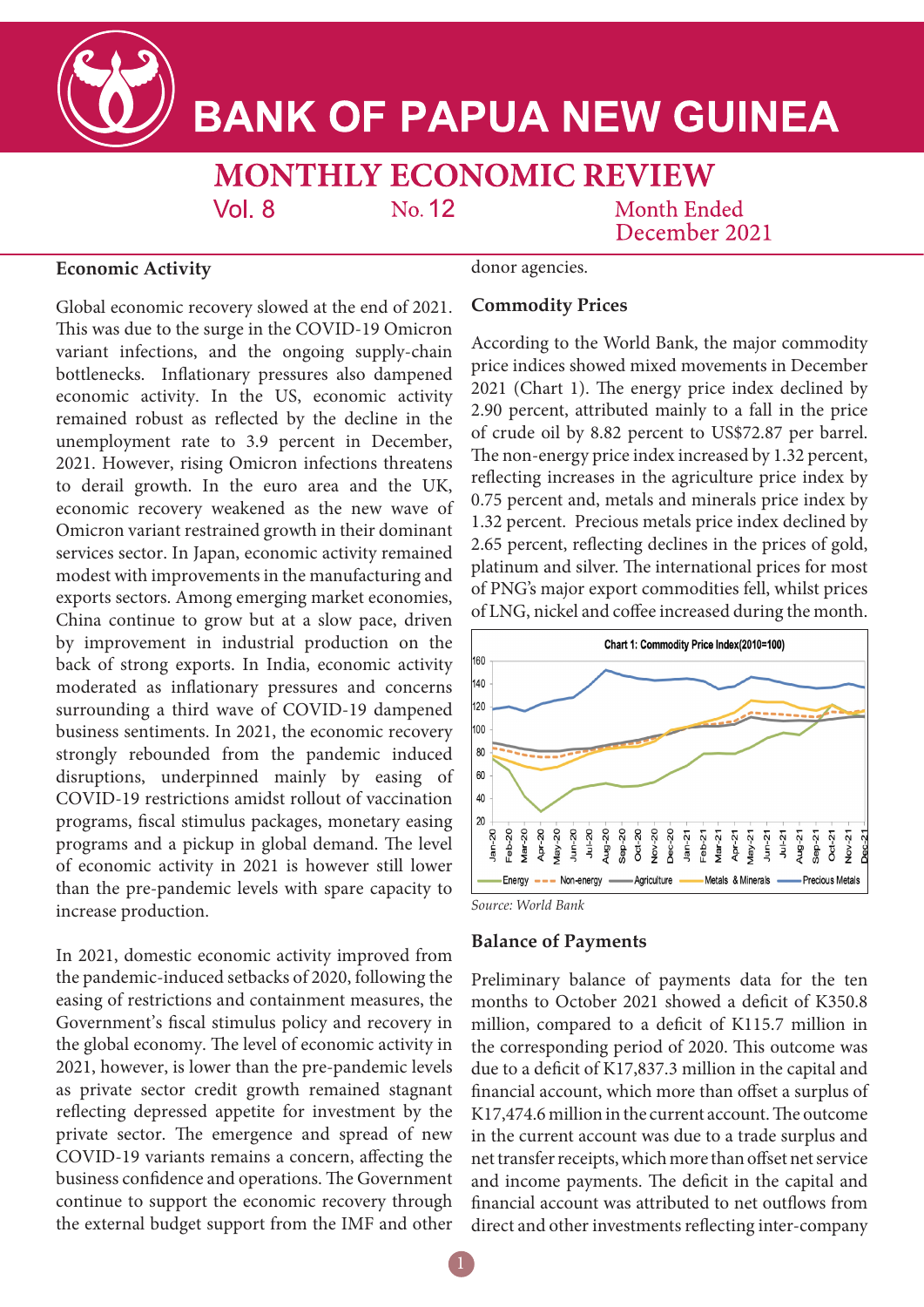related transactions and build-up in offshore foreign currency account balances respectively, combined with net Government loan repayments.

The level of gross foreign exchange reserves at the end of November 2021 was K9,348.7 (US\$2,711.1) million, sufficient for 8.1 months of total and 15.5 months of non-mineral import cover. As at 31<sup>st</sup> December 2021, the level of gross foreign exchange reserves was US\$3,290.3 (K11,346.0) million. The increase mainly reflected the inflow of the Special Drawing Rights (SDR) 252 million, equivalent to K1.24 billion, from the International Monetary Fund as part of the increase in general SDR allocations to member countries to deal with the COVID-19 pandemic.

#### **Exchange Rate**

The monthly average kina exchange rate was stable against the US dollar (USD) at US\$0.2850, while it appreciated by 2.20 percent against the Australian dollar (AUD) to A\$0.3984 as at  $31<sup>st</sup>$  December 2021, compared to the previous month. The foreign exchange market was supported by favourable foreign exchange inflows and the Central Bank's monthly interventions. The appreciation of the kina against the AUD reflected cross-currency movements as the AUD depreciated against the USD over the month. The Trade Weighted Index (TWI) increased by 0.66 percent to 27.72 as at 31st December 2021, reflecting the appreciation of the kina against AUD (Chart 2).



*Source: Bank of PNG*

#### **Inflation**

Annual headline Retail Price Index (RPI) in December 2021 increased by 3.9 percent, driven by increases in the 'Transport', 'Household Equipment', 'Alcoholic beverages, tobacco and betelnut', 'Food and nonalcoholic beverages', 'Housing' and 'Miscellaneous' expenditure groups. The increase in the 'Transport' group was due to an increase in the 'Fuel and lubricants' sub-group. The increase in the 'Household Equipment' group was due to an increase in the 'maintenance

goods' sub-group. The increase in 'Alcoholic beverages, tobacco and betelnut' group reflected an increase in the 'Betelnut' and 'Alcoholic beverages' sub-groups. The increase in the 'Food and non-alcoholic beverages' group was due to increases mainly in the 'Other food products', 'Oil and fats' and 'Dairy products, eggs and cheese' sub-groups. The 'Fruits and vegetables', 'Fish', 'Meat', 'Cereals', 'Non-alcoholic beverages' and 'Sugars and confectionery' sub-groups also contributed to the increase. The increase in the 'Housing' group reflected an increase in the 'cooking' sub-group which mainly reflected an increase in the price of kerosene. The RPI ex-seasonal increased by 3.7 percent, while RPI ex-seasonal and fuel increased by 1.2 percent.



#### **Domestic Interest Rates & Monetary Aggregates**

Over the month to week ending  $31^{\circ}$  December 2021, the Central Bank bill (CBB) rates for the 28-day and 91-day terms declined by 5 basis points (bps) and 4 bps, respectively, to 1.24 percent and 1.91 percent, while for the 63-day term, it increased by 1 bp to 1.99 percent. The CBB auctions over the period were oversubscribed and the Central Bank accepted some of the oversubscriptions. The Treasury bill (T-bill) rates for the 182-day, 273-day and 364-day terms declined by 4 bps, 8 bps and 16 bps to 4.29 percent, 5.95 percent and 7.04 percent, respectively. T-bill auctions over the period were oversubscribed and the Government accepted some of the oversubscriptions. The commercial banks' weighted average interest rates on all wholesale deposits (K500,000 and above) increased over the period, except for the 270-day rate which decreased by 34 bps to 0.66 percent. The rates for the 30-day, 60-day, 90-day, 270-day and 360-day terms increased by 36 bps, 2 bps, 76 bps, 120 bps and 28 bps to 0.89 percent, 0.19 percent, 3.25 percent, 2.07 percent and 1.70 percent, respectively. (Chart 4).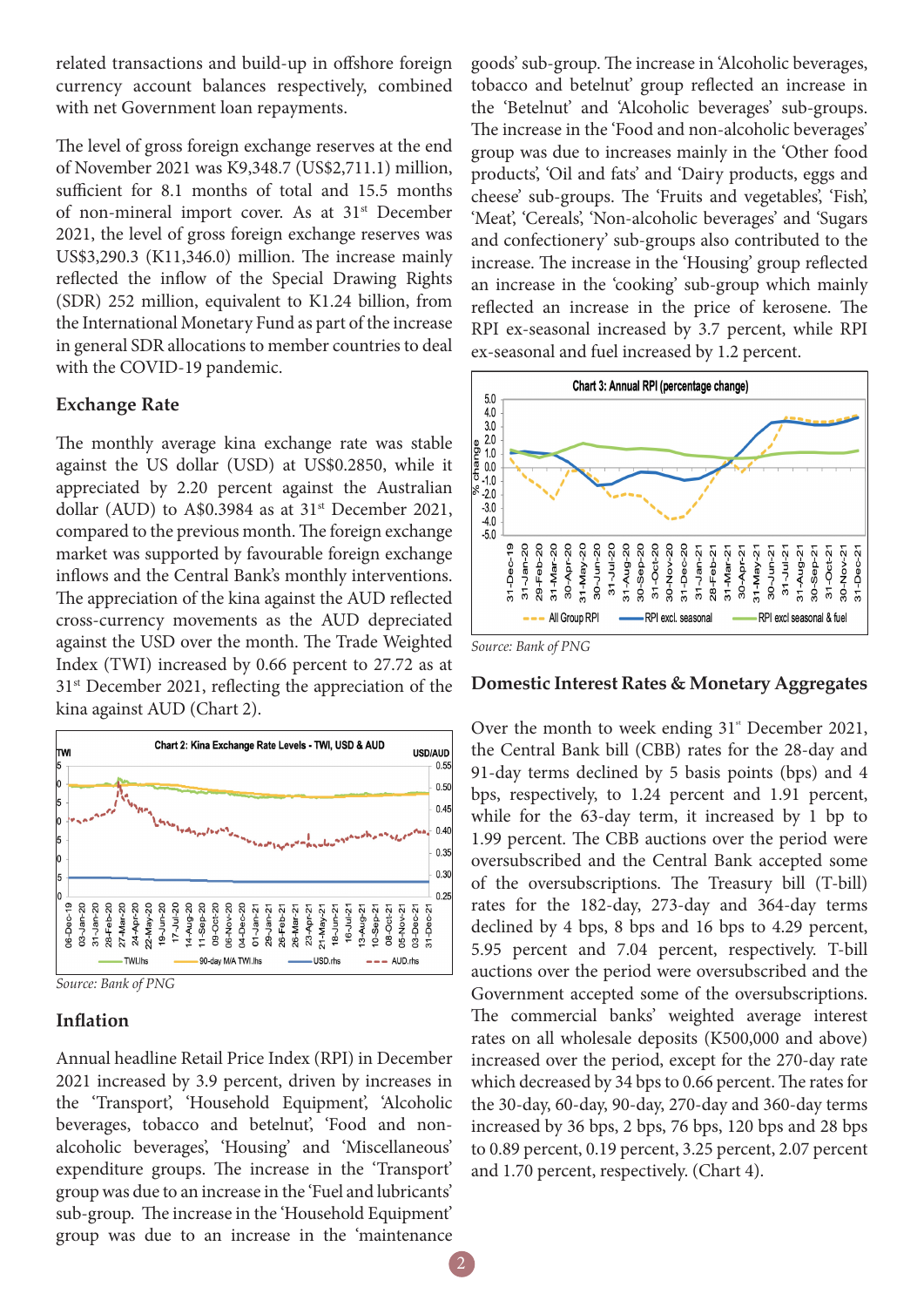

*Source: Bank of PNG*

Broad money supply increased by 11.3 percent over the year to October 2021, compared to an increase of 5.7 percent in the corresponding period of 2020. This is mainly driven by an increase in net domestic assets (NDA), which more than offset a decline in net foreign assets. The increase in NDA was associated with higher net claims on Central Government. Monetary base increased by 5.1 percent in October 2021, compared to an increase of 12.2 percent in the corresponding period of 2020. This outcome reflected increases in currency in circulation and deposits of the commercial banks in the Cash Reserve Deposits and Exchange Settlement Account balances at the Central Bank.

Commercial bank lending to public non-financial corporations, other financial corporations and other resident sectors decreased by K33.5 million to K13,465.3 million over the year to week-ending 31<sup>st</sup> December 2021. The decline mainly reflected repayments by two State-Owned Enterprises as well as from the mining, construction, manufacturing and agriculture sectors. Over the year, the weekly average lending by banks decreased by 1.4 percent to K13,453.5 million. The total deposit level was K25,692.8 million, an increase of K2,953.5 million over the year to the 31<sup>st</sup> December 2021. The increase in total deposits surpassed the K25.0 billion level mainly reflecting the Government's external financing of the national budget, including the IMF SDR drawdown. The mining, petroleum and agriculture sectors also contributed to the significant increase in the deposit level. Over the year, the weekly average deposits increased by 11.7 percent to K23,824.6 million.

#### **Monetary Policy**

The Bank maintained the policy signalling rate, the Kina Facility Rate at 3.0 percent in the month of December 2021.

#### *Authorised for release by:* **Benny B M Popoitai,** *MBE*  **Acting Governor**